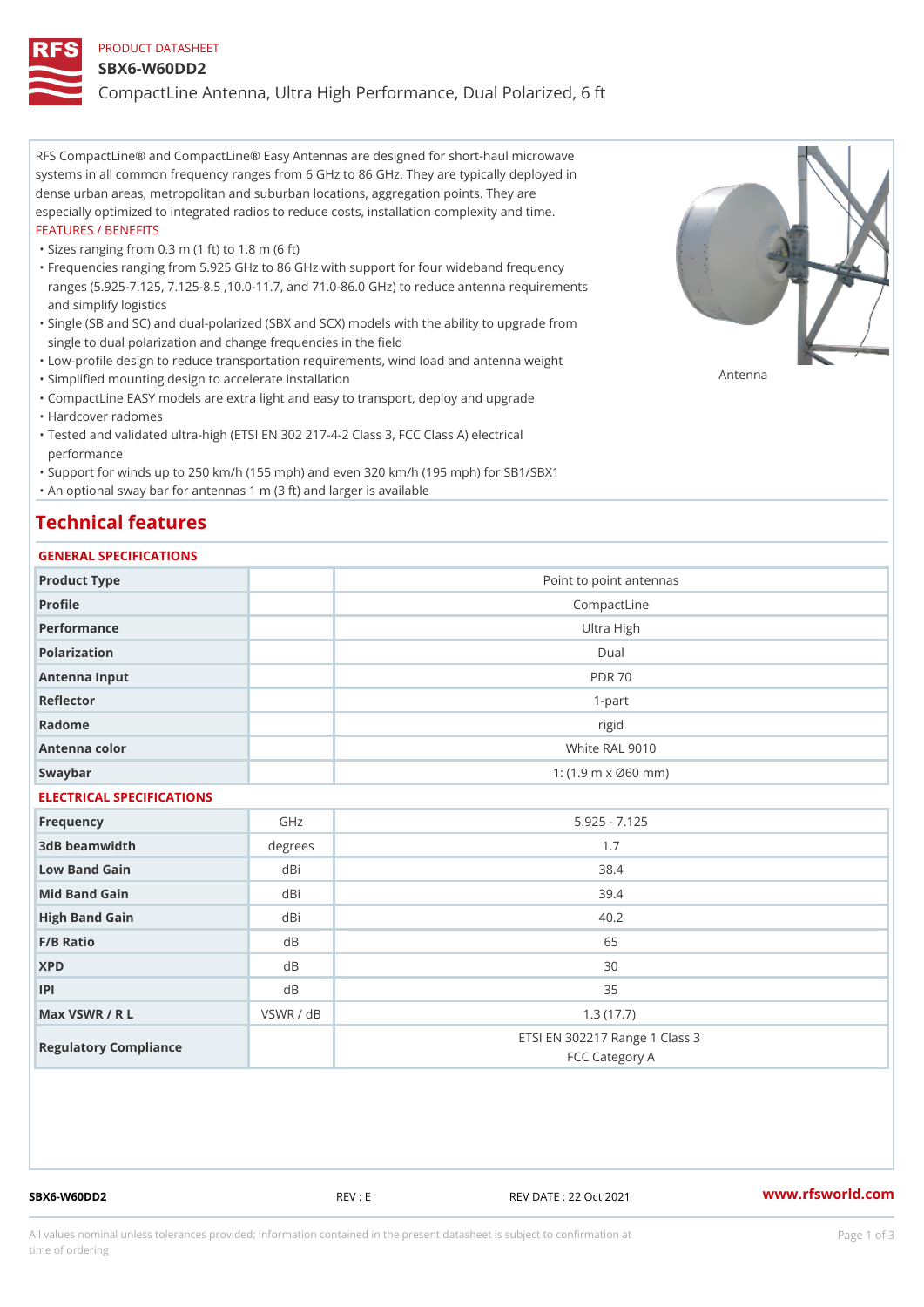## PRODUCT DATASHEET

### SBX6-W60DD2

CompactLine Antenna, Ultra High Performance, Dual Polarized, 6 ft

| MECHANICAL SPECIFICATIONS                                          |             |              |                                                   |
|--------------------------------------------------------------------|-------------|--------------|---------------------------------------------------|
| Diameter                                                           |             | ft $(m)$     | 6(1.8)                                            |
| Elevation Adjustment                                               |             | degrees      | ± 5                                               |
| Azimuth Adjustment                                                 |             | degrees      | ± 5                                               |
| Polarization Adjustment                                            |             | degrees      | ± 5                                               |
| Mounting Pipe Diameter<br>minimum                                  |             | $mm$ (in)    | 114(4.5)                                          |
| Mounting Pipe Diameter<br>maximum                                  |             | $mm$ (in)    | 114(4.5)                                          |
| Approximate Weight                                                 |             | kg (lb)      | 90(198)                                           |
| Survival Windspeed                                                 |             | $km/h$ (mph) | 252 (155)                                         |
| Operational Windspeed                                              |             | $km/h$ (mph) | 252 (155)                                         |
| <b>STRUCTURE</b>                                                   |             |              |                                                   |
| Radome Material                                                    |             |              | rigid                                             |
| FURTHER ACCESSORIES                                                |             |              |                                                   |
| optional Swaybar                                                   |             |              | 1: SMA-SK-6 (1.9 m x Ø60 mm)                      |
| Further Accessories                                                |             |              | SMA-SKO-UNIVERSAL-L : Universal sway bar fixation |
| MOUNTOUTLINE                                                       |             |              |                                                   |
| $Dimension_A$                                                      | m m<br>(in) |              | 1900(74.8)                                        |
| $Dimension_B$                                                      | m m<br>(in) |              | 910(35.8)                                         |
| $Dimension_C$                                                      | m m<br>(in) |              | 362(14.3)                                         |
| $Dim_D -$<br>$114$ m m $(4.5$ ir $)$ $\sqrt{$ ii $\sqrt{p}}$ $\ge$ | m m         |              | 416 (16.4)                                        |
| $Dimension$ = E                                                    | m m<br>(in) |              | 83 (3.3)                                          |
| $Dimension_F$                                                      | m m<br>(in) |              | 785 (30.9)                                        |
| $D$ imension_G                                                     | m m<br>(in) |              | 305 (12)                                          |

SBX6-W60DD2 REV : E REV DATE : 22 Oct 2021 WWW.rfsworld.com